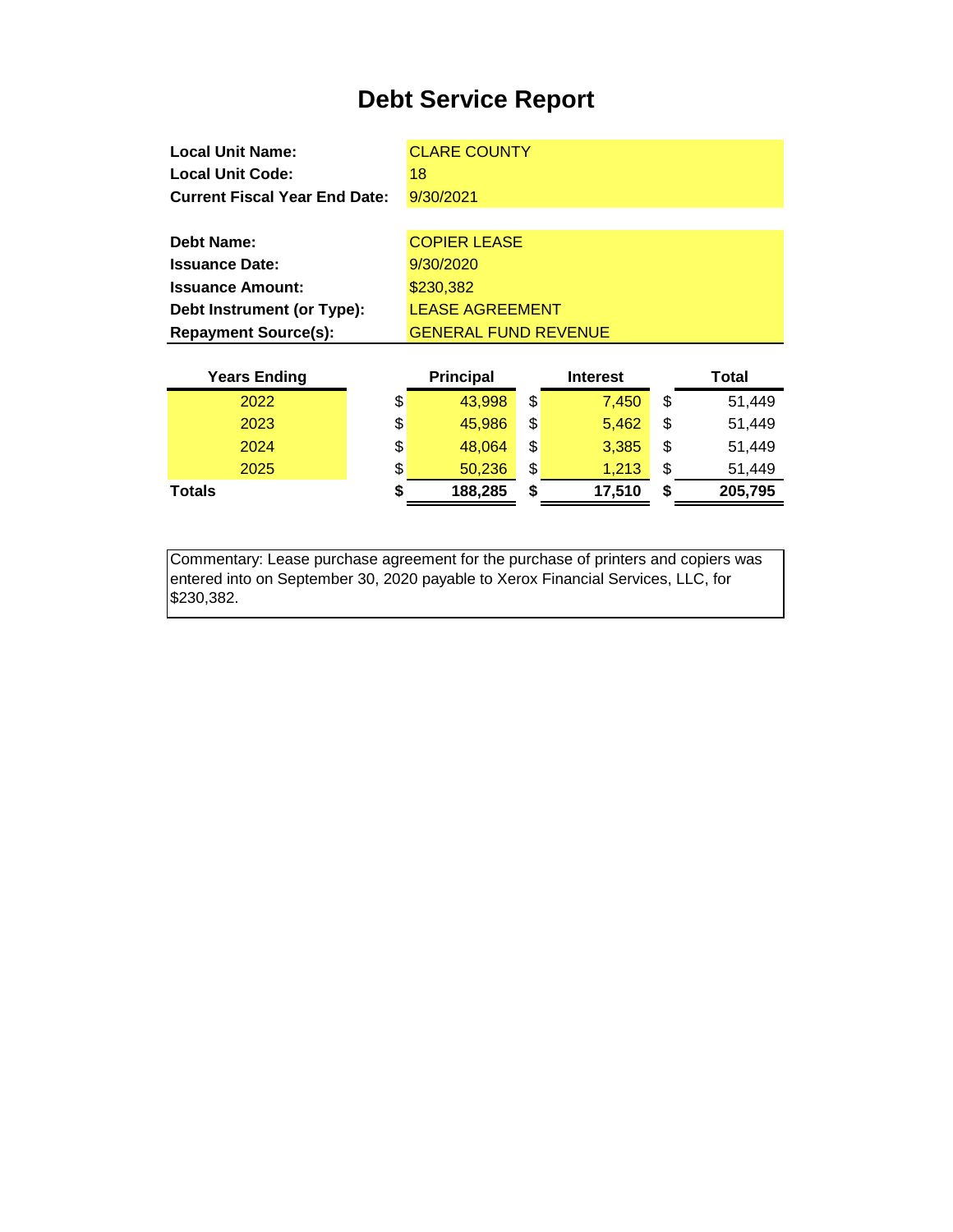| <b>Local Unit Name:</b>              | <b>CLARE COUNTY</b>                   |   |                 |  |        |
|--------------------------------------|---------------------------------------|---|-----------------|--|--------|
| Local Unit Code:                     | 18                                    |   |                 |  |        |
| <b>Current Fiscal Year End Date:</b> | 9/30/2021                             |   |                 |  |        |
|                                      |                                       |   |                 |  |        |
| Debt Name:                           | <b>XEROX FINANCIAL SERVICES LEASE</b> |   |                 |  |        |
| <b>Issuance Date:</b>                | 9/7/2017                              |   |                 |  |        |
| <b>Issuance Amount:</b>              | \$72,761                              |   |                 |  |        |
| Debt Instrument (or Type):           | <b>LEASE AGREEMENT</b>                |   |                 |  |        |
|                                      | <b>GENERAL FUND AND COMMUNITY</b>     |   |                 |  |        |
| <b>Repayment Source(s):</b>          | DEVELOPMENT REVENUE                   |   |                 |  |        |
|                                      |                                       |   |                 |  |        |
| <b>Years Ending</b>                  | <b>Principal</b>                      |   | <b>Interest</b> |  | Total  |
| 2022                                 | 16,039                                |   | 437             |  | 16.476 |
| Totals                               | \$<br>16,039                          | S | 437             |  | 16,476 |

Commentary: Lease purchase agreement for the purchase of printers and copiers for the Clerk's office and Community Development was entered into on September 7, 2017 payable to Xerox Financial Services, LLC, for \$77,761.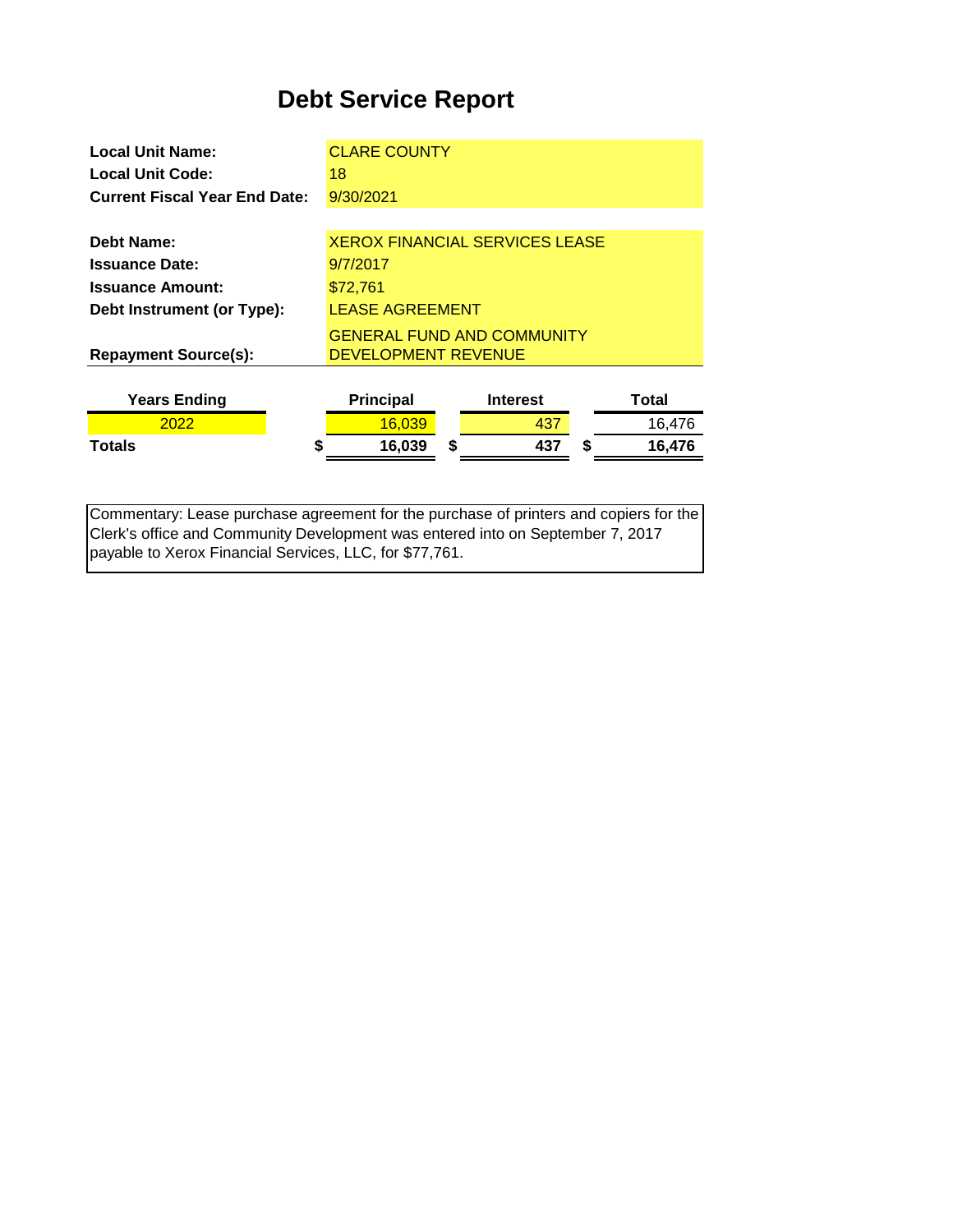| <b>Local Unit Name:</b>              | <b>CLARE COUNTY</b>           |
|--------------------------------------|-------------------------------|
| <b>Local Unit Code:</b>              | 18                            |
| <b>Current Fiscal Year End Date:</b> | 9/30/2021                     |
|                                      |                               |
| Debt Name:                           | BROWNFIELD REDEVELOPMENT LOAN |
| <b>Issuance Date:</b>                | 1/19/2012                     |
| Iccuance Amount                      | R464521                       |

**Issuance Amount: Debt Instrument (or Type): Repayment Source(s):**

\$161,521 **LOAN** BRA & HAEDCO REVENUE

| <b>Years Ending</b> | <b>Principal</b> | <b>Interest</b> | <b>Total</b> |
|---------------------|------------------|-----------------|--------------|
| 2022                | \$<br>5,363      | \$<br>637       | \$<br>6,000  |
| 2023                | \$<br>5,417      | \$<br>583       | \$<br>6,000  |
| 2024                | \$<br>5,471      | \$<br>529       | \$<br>6,000  |
| 2025                | \$<br>5,525      | \$<br>475       | \$<br>6,000  |
| 2026                | \$<br>5,581      | \$<br>419       | \$<br>6,000  |
| 2027                | \$<br>5,637      | \$<br>364       | \$<br>6,000  |
| 2028                | \$<br>5,693      | \$<br>307       | \$<br>6,000  |
| 2029                | \$<br>5,750      | \$<br>250       | \$<br>6,000  |
| 2030                | \$<br>5,807      | \$<br>193       | \$<br>6,000  |
| 2031                | \$<br>5,865      | \$<br>135       | \$<br>6,000  |
| 2032                | \$<br>5,924      | \$<br>76        | \$<br>6,000  |
| 2033                | \$<br>1,674      | \$<br>17        | \$<br>1,691  |
| <b>Totals</b>       | \$<br>63,707     | \$<br>3,985     | \$<br>67,691 |

Commentary: The County renotiated the terms of the Brownfield Redevelopment Loan, October 19, 2016. The interest rate was reduced from 2% to 1%, the annual payments were reduced from \$16,180.26 to \$6,000 and the term will be extended from 2022 to 2033.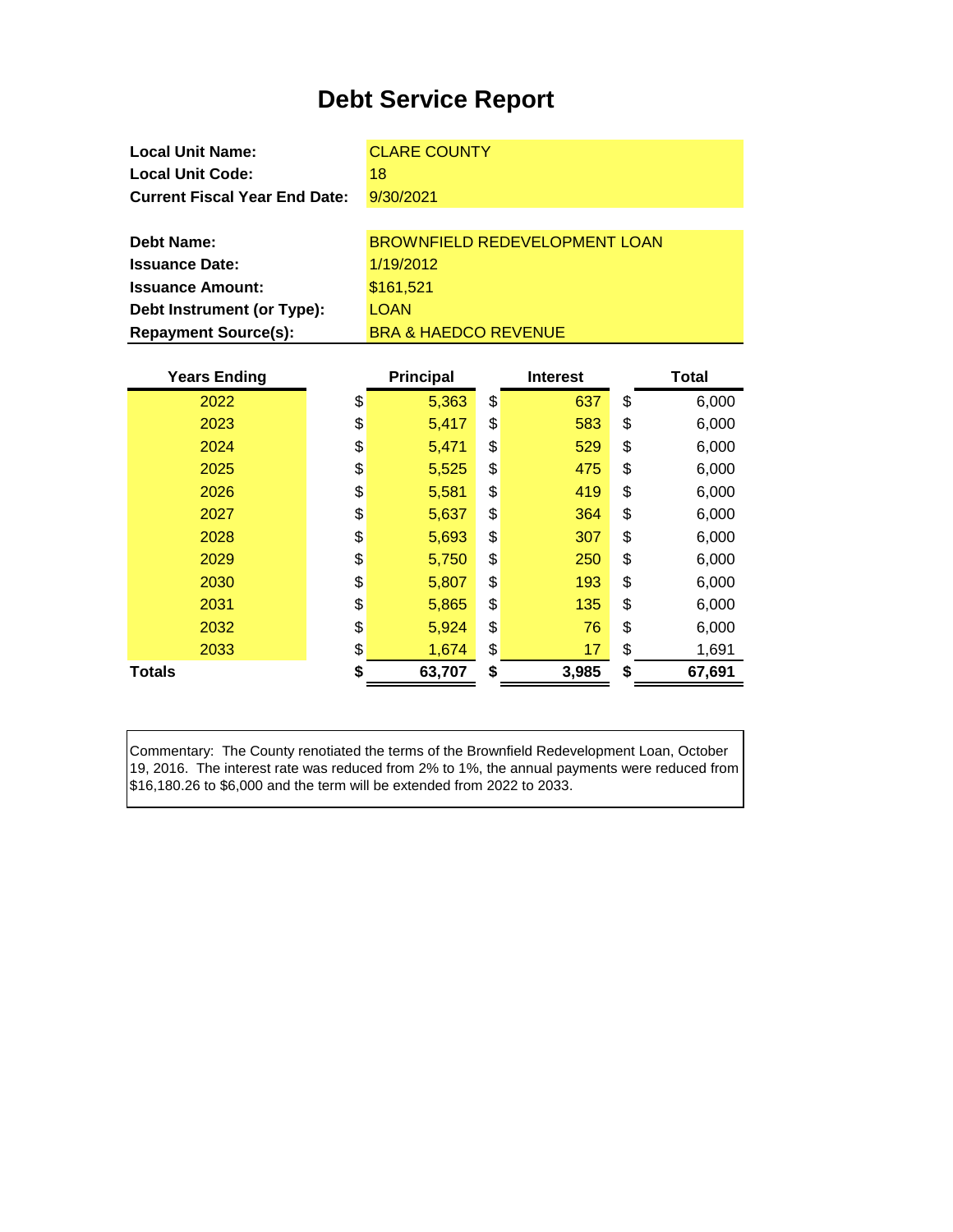| <b>CLARE COUNTY</b>                  |
|--------------------------------------|
| 18                                   |
| 9/30/2021                            |
|                                      |
| 2014 SERIES CAPITAL IMPROVEMENT BOND |
| 6/13/2014                            |
| \$135,000                            |
| <b>CAPITAL IMPROVEMENT BOND</b>      |
|                                      |

**Repayment Source(s):** SENIOR SERVICES REVENUE

| <b>Years Ending</b> | <b>Principal</b> | <b>Interest</b> | <b>Total</b>  |
|---------------------|------------------|-----------------|---------------|
| 2022                | \$<br>3,000      | \$<br>4,786     | \$<br>7,786   |
| 2023                | \$<br>3,000      | \$<br>4,662     | \$<br>7,662   |
| 2024                | \$<br>3,000      | \$<br>4,538     | \$<br>7,538   |
| 2025                | \$<br>4,000      | \$<br>4,414     | \$<br>8,414   |
| 2026                | \$<br>4,000      | \$<br>4,248     | \$<br>8,248   |
| 2027                | \$<br>4,000      | \$<br>4,084     | \$<br>8,084   |
| 2028                | \$<br>4,000      | \$<br>3,918     | \$<br>7,918   |
| 2029                | \$<br>4,000      | \$<br>3,754     | \$<br>7,754   |
| 2030                | \$<br>4,000      | \$<br>3,588     | \$<br>7,588   |
| 2031                | \$<br>5,000      | \$<br>3,424     | \$<br>8,424   |
| 2032                | \$<br>5,000      | \$<br>3,218     | \$<br>8,218   |
| 2033                | \$<br>5,000      | \$<br>3,012     | \$<br>8,012   |
| 2034                | \$<br>5,000      | \$<br>2,806     | \$<br>7,806   |
| 2035                | \$<br>5,000      | \$<br>2,598     | \$<br>7,598   |
| 2036                | \$<br>6,000      | \$<br>2,392     | \$<br>8,392   |
| 2037                | \$<br>6,000      | \$<br>2,146     | \$<br>8,146   |
| 2038                | \$<br>6,000      | \$<br>1,898     | \$<br>7,898   |
| 2039                | \$<br>6,000      | \$<br>1,650     | \$<br>7,650   |
| 2040                | \$<br>7,000      | \$<br>1,402     | \$<br>8,402   |
| 2041                | \$<br>7,000      | \$<br>1,114     | \$<br>8,114   |
| 2042                | \$<br>7,000      | \$<br>826       | \$<br>7,826   |
| 2043                | \$<br>7,000      | \$<br>536       | \$<br>7,536   |
| 2044                | \$<br>6,000      | \$<br>248       | \$<br>6,248   |
| <b>Totals</b>       | \$<br>116,000    | \$<br>65,262    | \$<br>181,262 |

Commentary: The 2014 Series Capital Improvement Bonds were issued under the USDA Rural Development Program for the purpose of defraying all or part of the cost of acquiring land and a building as well as making related site improvements to provide services to senior citizens. The total bond issued was in the amount of \$135,000 with interest payable at 4.125% per annum with interest payable semi-annually.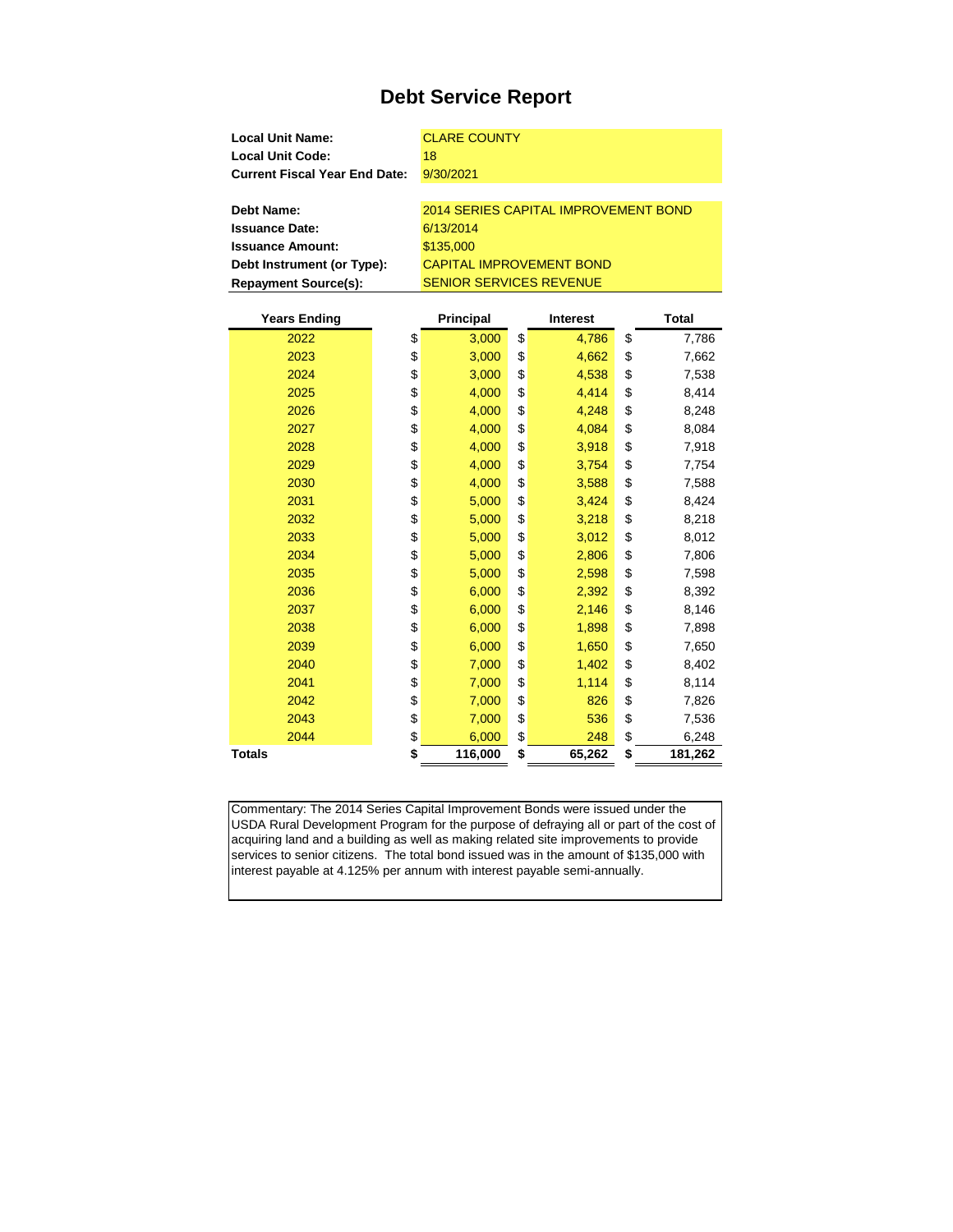| <b>Local Unit Name:</b>              | <b>CLARE COUNTY</b>                          |
|--------------------------------------|----------------------------------------------|
| <b>Local Unit Code:</b>              | 18                                           |
| <b>Current Fiscal Year End Date:</b> | 9/30/2021                                    |
|                                      |                                              |
|                                      | LIMITED TAX GENERAL OBLIGATION BONDS, SERIES |
| <b>Debt Name:</b>                    | 2020                                         |
| <b>Issuance Date:</b>                | 10/20/2020                                   |
| <b>Issuance Amount:</b>              | \$545,000                                    |
| Debt Instrument (or Type):           | <b>CAPITAL IMPROVEMENT BOND</b>              |

SENIOR SERVICES REVENUE - CLARE MEAL SITE

**Repayment Source(s):**

| <b>Years Ending</b> | <b>Principal</b> | <b>Interest</b> | Total         |
|---------------------|------------------|-----------------|---------------|
| 2022                | \$<br>32,000     | \$<br>10,922    | \$<br>42,922  |
| 2023                | \$<br>33,000     | \$<br>10,242    | \$<br>43,242  |
| 2024                | \$<br>33,000     | \$<br>9,542     | \$<br>42,542  |
| 2025                | \$<br>34,000     | \$<br>8,840     | \$<br>42,840  |
| 2026                | \$<br>35,000     | \$<br>8,118     | \$<br>43,118  |
| 2027                | \$<br>35,000     | \$<br>7,374     | \$<br>42,374  |
| 2028                | \$<br>36,000     | \$<br>6,630     | \$<br>42,630  |
| 2029                | \$<br>37,000     | \$<br>5,866     | \$<br>42,866  |
| 2030                | \$<br>38,000     | \$<br>5,078     | \$<br>43,078  |
| 2031                | \$<br>39,000     | \$<br>4,272     | \$<br>43,272  |
| 2032                | \$<br>39,000     | \$<br>3,442     | \$<br>42,442  |
| 2033                | \$<br>40,000     | \$<br>2,614     | \$<br>42,614  |
| 2034                | \$<br>41,000     | \$<br>1,764     | \$<br>42,764  |
| 2035                | \$<br>42,000     | \$<br>892       | \$<br>42,892  |
| <b>Totals</b>       | \$<br>514,000    | \$<br>85,596    | \$<br>599,596 |

Commentary: The 2020 Series Capital Improvement Bonds were issued under the USDA Rural Development Program for the purpose of defraying all or part of the cost of acquiring land and a building as well as making related site improvements to provide services to senior citizens. The total bond issued was in the amount of \$545,000 with interest payable at 2.125% per annum with interest payable semi-annually.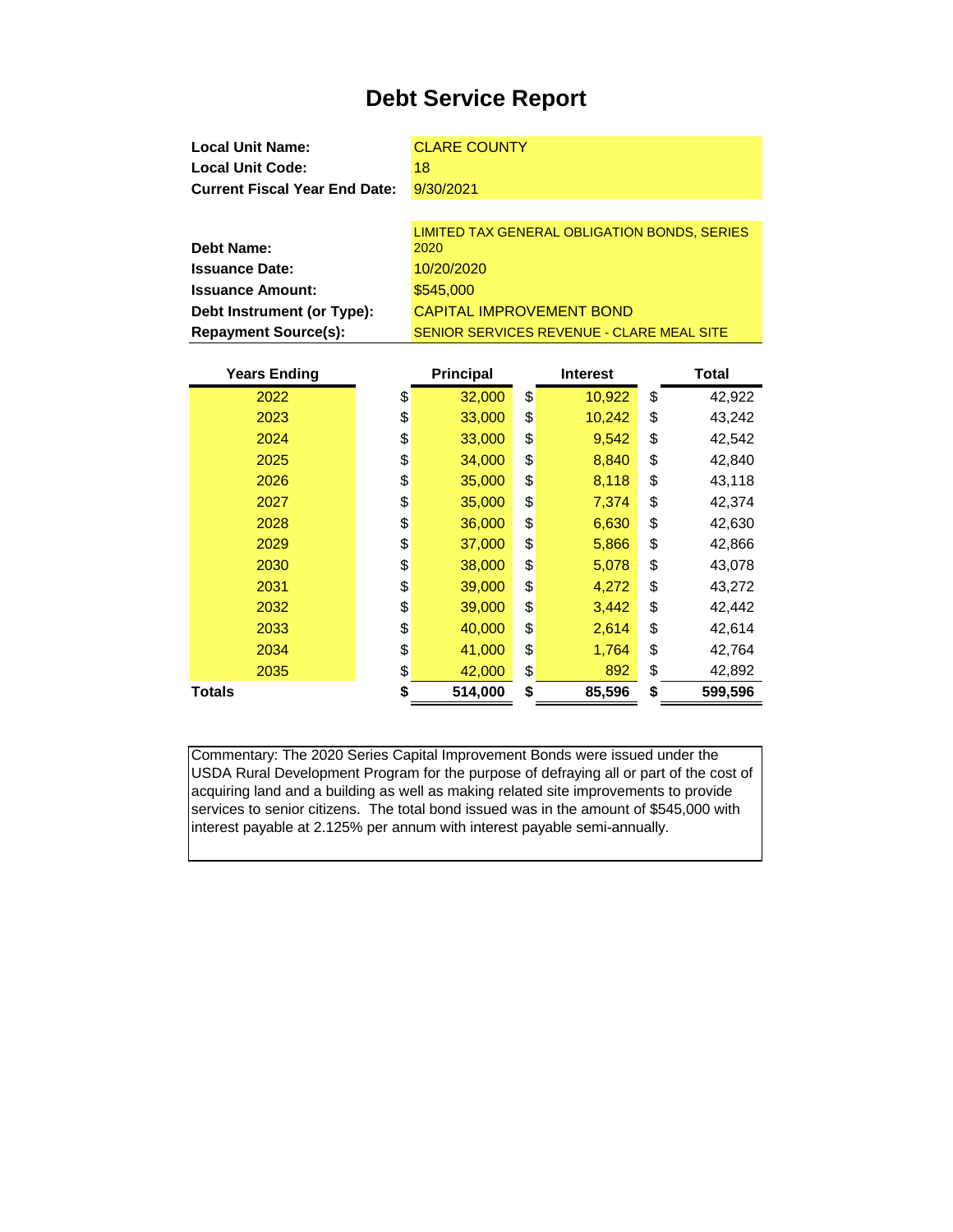| <b>Local Unit Name:</b>              |   | <b>CLARE COUNTY</b>              |                                       |        |  |
|--------------------------------------|---|----------------------------------|---------------------------------------|--------|--|
| <b>Local Unit Code:</b>              |   | 18                               |                                       |        |  |
| <b>Current Fiscal Year End Date:</b> |   | 9/30/2021                        |                                       |        |  |
|                                      |   |                                  |                                       |        |  |
|                                      |   |                                  | <b>CENTRAL DISPATCH COMMUNICATION</b> |        |  |
| <b>Debt Name:</b>                    |   | <b>CONTRACT</b>                  |                                       |        |  |
| <b>Issuance Date:</b>                |   | 4/15/2019                        |                                       |        |  |
| <b>Issuance Amount:</b>              |   | \$131,025                        |                                       |        |  |
| Debt Instrument (or Type):           |   | <b>GOV'T OBLIGATION CONTRACT</b> |                                       |        |  |
| <b>Repayment Source(s):</b>          |   |                                  | <b>CENTRAL DISPATCH REVENUES</b>      |        |  |
|                                      |   |                                  |                                       |        |  |
| <b>Years Ending</b>                  |   | <b>Principal</b>                 | <b>Interest</b>                       | Total  |  |
| 2022                                 |   | 33,630                           | 3,503                                 | 37,133 |  |
| 2023                                 |   | 35,591                           | 1,542                                 | 37,133 |  |
| Totals                               | S | 69,222                           | 5,045                                 | 74,266 |  |
|                                      |   |                                  |                                       |        |  |

Commentary: Lease purchase agreement for the purchase of 911 Central Dispatch equipment was entered into on April 15, 2019 payable to West Safety Solutions Corp, for \$131,024.93 in which \$37,133 was paid in FY 2020. Viper 911 System.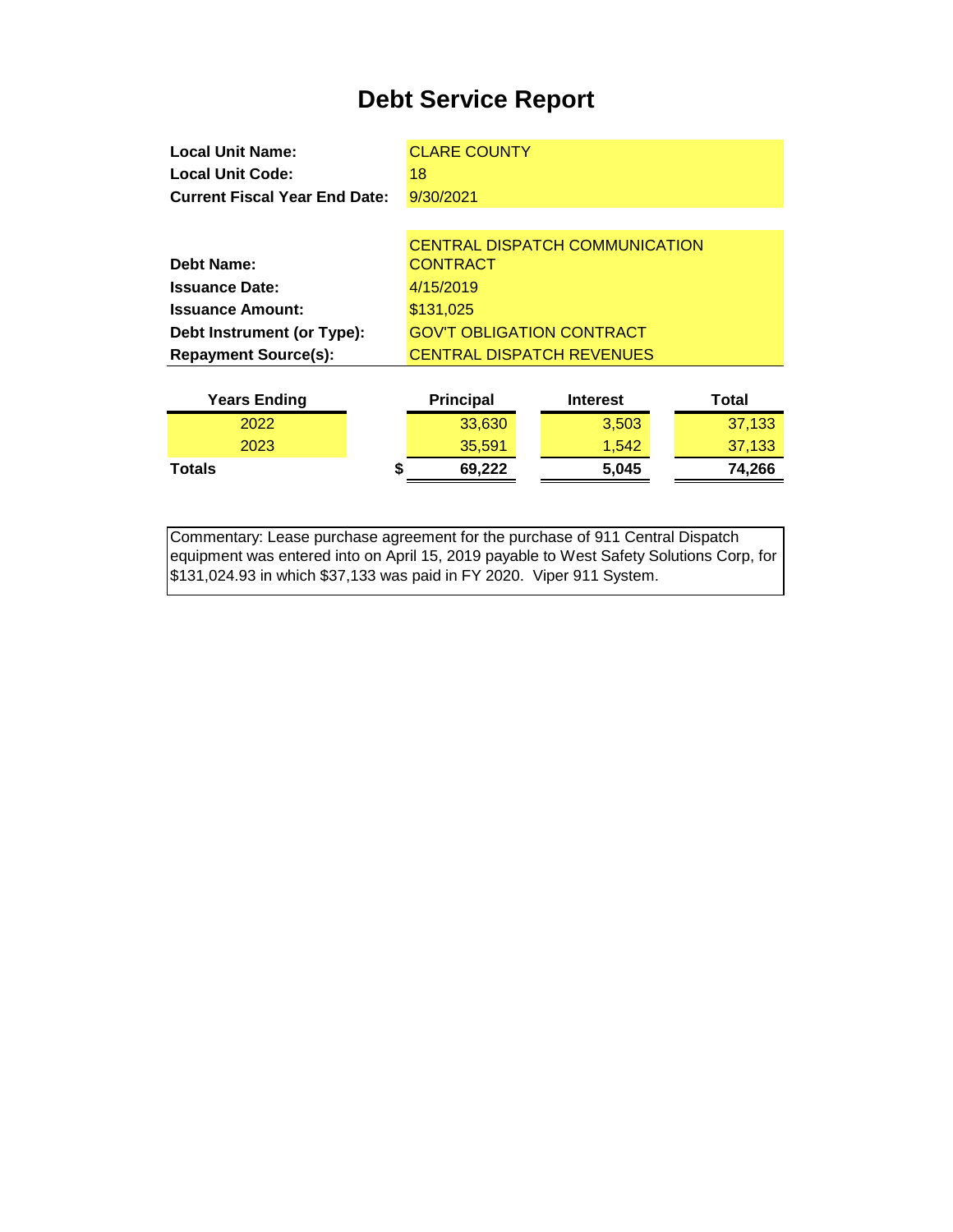| <b>Local Unit Name:</b>              | <b>CLARE COUNTY</b>                    |                 |            |
|--------------------------------------|----------------------------------------|-----------------|------------|
| <b>Local Unit Code:</b>              | 18                                     |                 |            |
| <b>Current Fiscal Year End Date:</b> | 9/30/2021                              |                 |            |
|                                      |                                        |                 |            |
|                                      | AXON ENTERPRISE LEASE PURCHASE - TASER |                 |            |
| Debt Name:                           | <b>EQUIPMENT</b>                       |                 |            |
| <b>Issuance Date:</b>                | 10/3/2017                              |                 |            |
| <b>Issuance Amount:</b>              | \$12,275                               |                 |            |
| Debt Instrument (or Type):           | <b>LEASE AGREEMENT</b>                 |                 |            |
| <b>Repayment Source(s):</b>          | <b>GENERAL FUND REVENUE</b>            |                 |            |
|                                      |                                        |                 |            |
| <b>Years Ending</b>                  | <b>Principal</b>                       | <b>Interest</b> | Total      |
| 2022                                 | 2,640                                  |                 | 2,640      |
| Totals<br>S                          | 2,640<br>\$.                           |                 | 2,640<br>S |
|                                      |                                        |                 |            |

Commentary: Lease purchase agreement for the purchase of Sheriff Department taser equipment was entered into on October 3, 2017 payable to Axon Enterprise, for \$12,275.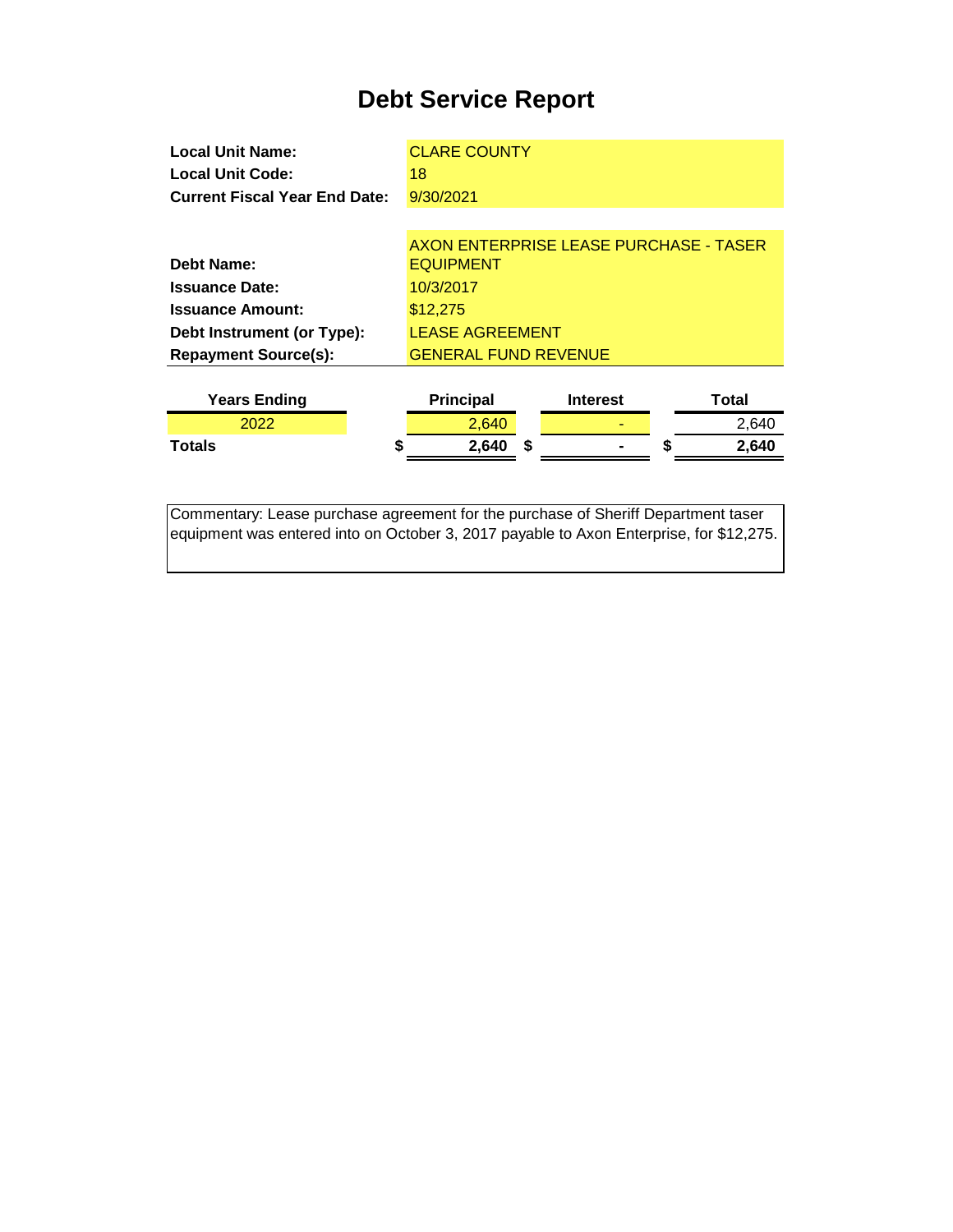| <b>Local Unit Name:</b>              | <b>CLARE COUNTY</b>                                       |
|--------------------------------------|-----------------------------------------------------------|
| <b>Local Unit Code:</b>              | 18                                                        |
| <b>Current Fiscal Year End Date:</b> | 9/30/2021                                                 |
|                                      |                                                           |
| Debt Name:                           | <b>PARSONS INSULATION LLC - ROOF WORK</b><br><b>LEASE</b> |
|                                      |                                                           |

| <b>Issuance Date:</b>       | 11/20/2019                  |
|-----------------------------|-----------------------------|
| <b>Issuance Amount:</b>     | \$48,950                    |
| Debt Instrument (or Type):  | <b>LEASE AGREEMENT</b>      |
| <b>Repayment Source(s):</b> | <b>GENERAL FUND REVENUE</b> |

| <b>Years Ending</b> | <b>Principal</b> |   | <b>Interest</b> |   | Total  |
|---------------------|------------------|---|-----------------|---|--------|
| 2022                | 9.790            |   | -               |   | 9,790  |
| 2023                | 9.790            |   | -               |   | 9,790  |
| 2024                | 4,895            |   |                 |   | 4,895  |
| Totals              | \$<br>24,475     | S | $\blacksquare$  | D | 24,475 |

Commentary: Lease agreement for roof top duct work for the Sheriff Department and jail was entered into on November 20, 2019 payable to Parsons Insulation, for \$48,950, of which \$14,685 was paid in FY 2020.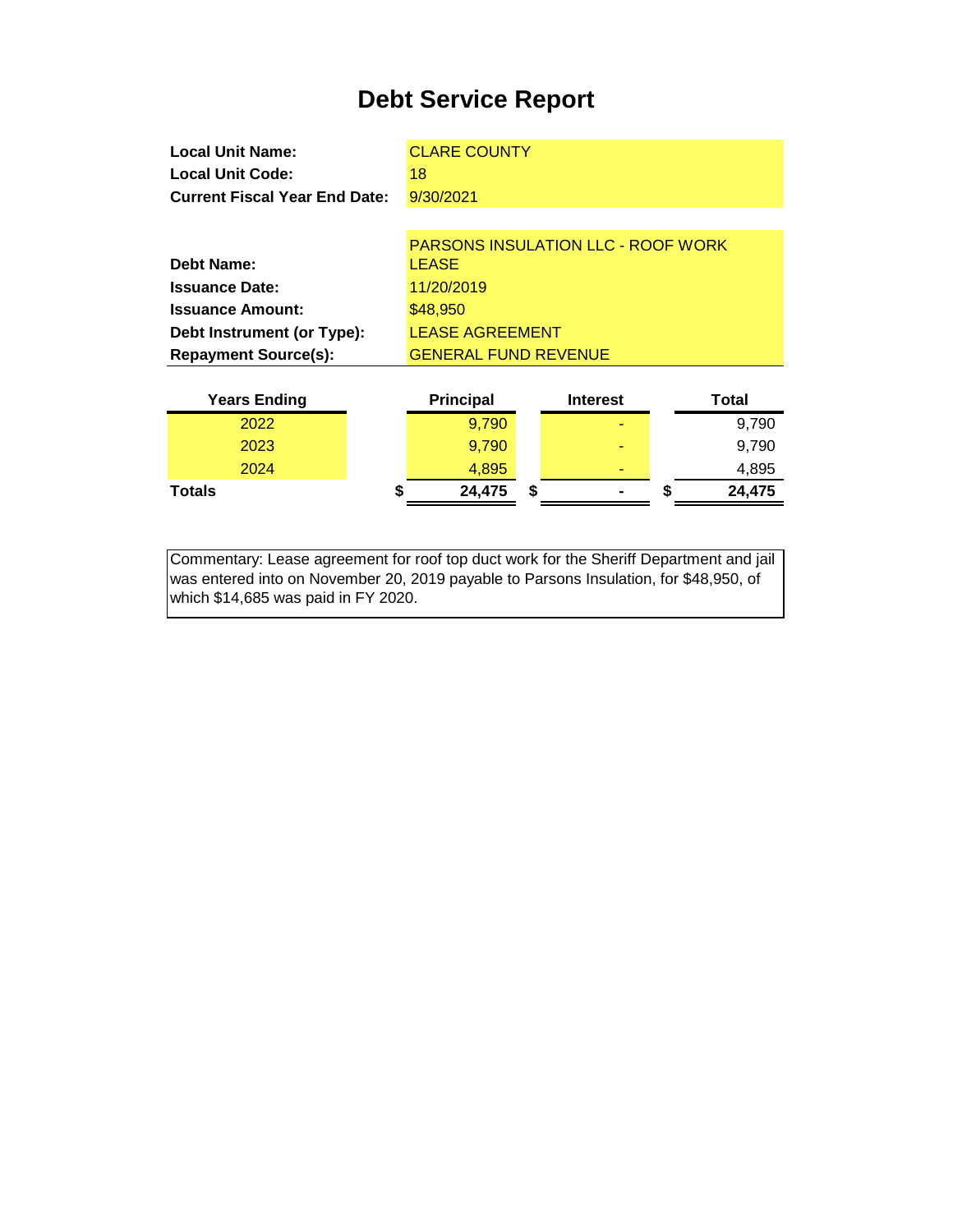| <b>Local Unit Name:</b>              | <b>CLARE COUNTY</b>         |                                          |               |
|--------------------------------------|-----------------------------|------------------------------------------|---------------|
| <b>Local Unit Code:</b>              | 18                          |                                          |               |
| <b>Current Fiscal Year End Date:</b> | 9/30/2021                   |                                          |               |
|                                      |                             |                                          |               |
|                                      |                             |                                          |               |
| Debt Name:                           |                             | <b>KS STATEBANK - SHERIFF CARS LEASE</b> |               |
| <b>Issuance Date:</b>                | 12/27/2018                  |                                          |               |
| <b>Issuance Amount:</b>              | \$423,394                   |                                          |               |
| Debt Instrument (or Type):           |                             | <b>GOVERNMENT OBLIGATION CONTRACT</b>    |               |
| <b>Repayment Source(s):</b>          | <b>GENERAL FUND REVENUE</b> |                                          |               |
|                                      |                             |                                          |               |
| <b>Years Ending</b>                  | <b>Principal</b>            | <b>Interest</b>                          | Total         |
| 2022                                 | 107,215                     | 10,045                                   | 117,260       |
| 2023                                 | 112,125                     | 5,135                                    | 117,260       |
| Totals                               | \$<br>219,341               | \$<br>15,179                             | \$<br>234,520 |
|                                      |                             |                                          |               |

Commentary: Lease agreement for 10 cars for the Sheriff Department was entered into on December 27, 2018 payable to KS Statebank, for \$423,394, of which \$117,260 was paid in FY 2020.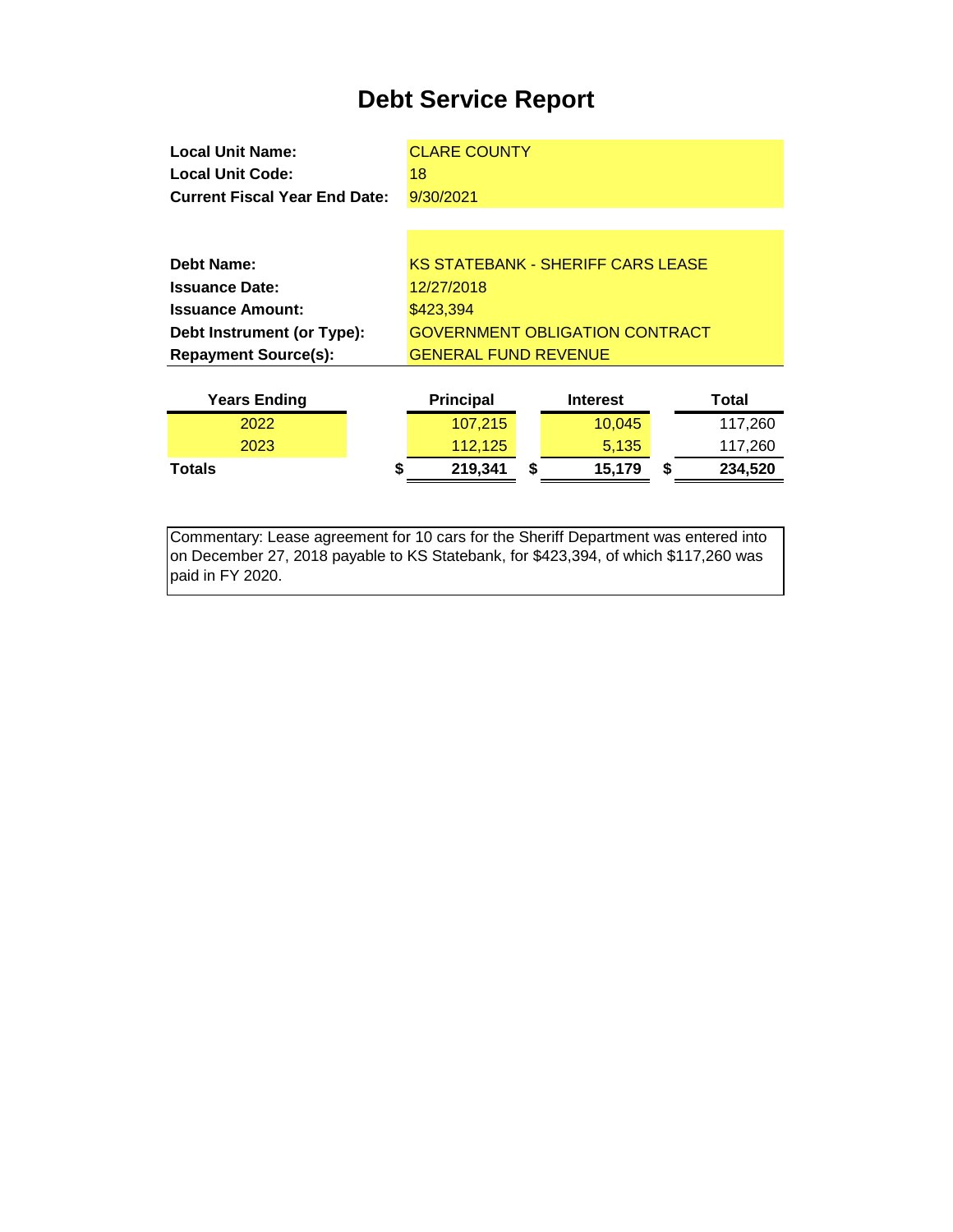| <b>Local Unit Name:</b>              | <b>CLARE COUNTY</b>                               |                 |        |  |  |  |  |
|--------------------------------------|---------------------------------------------------|-----------------|--------|--|--|--|--|
| Local Unit Code:                     | 18                                                |                 |        |  |  |  |  |
| <b>Current Fiscal Year End Date:</b> | 9/30/2021                                         |                 |        |  |  |  |  |
|                                      |                                                   |                 |        |  |  |  |  |
| <b>Debt Name:</b>                    | <b>KS STATEBANK - ANIMAL CONTROL TRUCKS LEASE</b> |                 |        |  |  |  |  |
| <b>Issuance Date:</b>                | 3/1/2019                                          |                 |        |  |  |  |  |
| <b>Issuance Amount:</b>              | \$79,421                                          |                 |        |  |  |  |  |
| Debt Instrument (or Type):           | <b>GOVERNMENT OBLIGATION CONTRACT</b>             |                 |        |  |  |  |  |
| <b>Repayment Source(s):</b>          | <b>GENERAL FUND REVENUE</b>                       |                 |        |  |  |  |  |
|                                      |                                                   |                 |        |  |  |  |  |
| <b>Years Ending</b>                  | <b>Principal</b>                                  | <b>Interest</b> | Total  |  |  |  |  |
| 2022                                 | 10 Q73                                            | 2.381           | 22.354 |  |  |  |  |

|               | - - - - - - - - - - - - |   | ---------- | - - - - - -  |
|---------------|-------------------------|---|------------|--------------|
| 2022          | 19,973                  |   | 2,381      | 22,354       |
| 2023          | 21,130                  |   | 1.224      | 22,354       |
| <b>Totals</b> | 41,103                  | S | 3,606      | \$<br>44,708 |
|               |                         |   |            |              |

Commentary: Lease agreement for 2 trucks for the Animal Shelter was entered into on March 1, 2019 payable to KS Statebank, for \$79,421, of which \$22,354 was paid in FY 2020.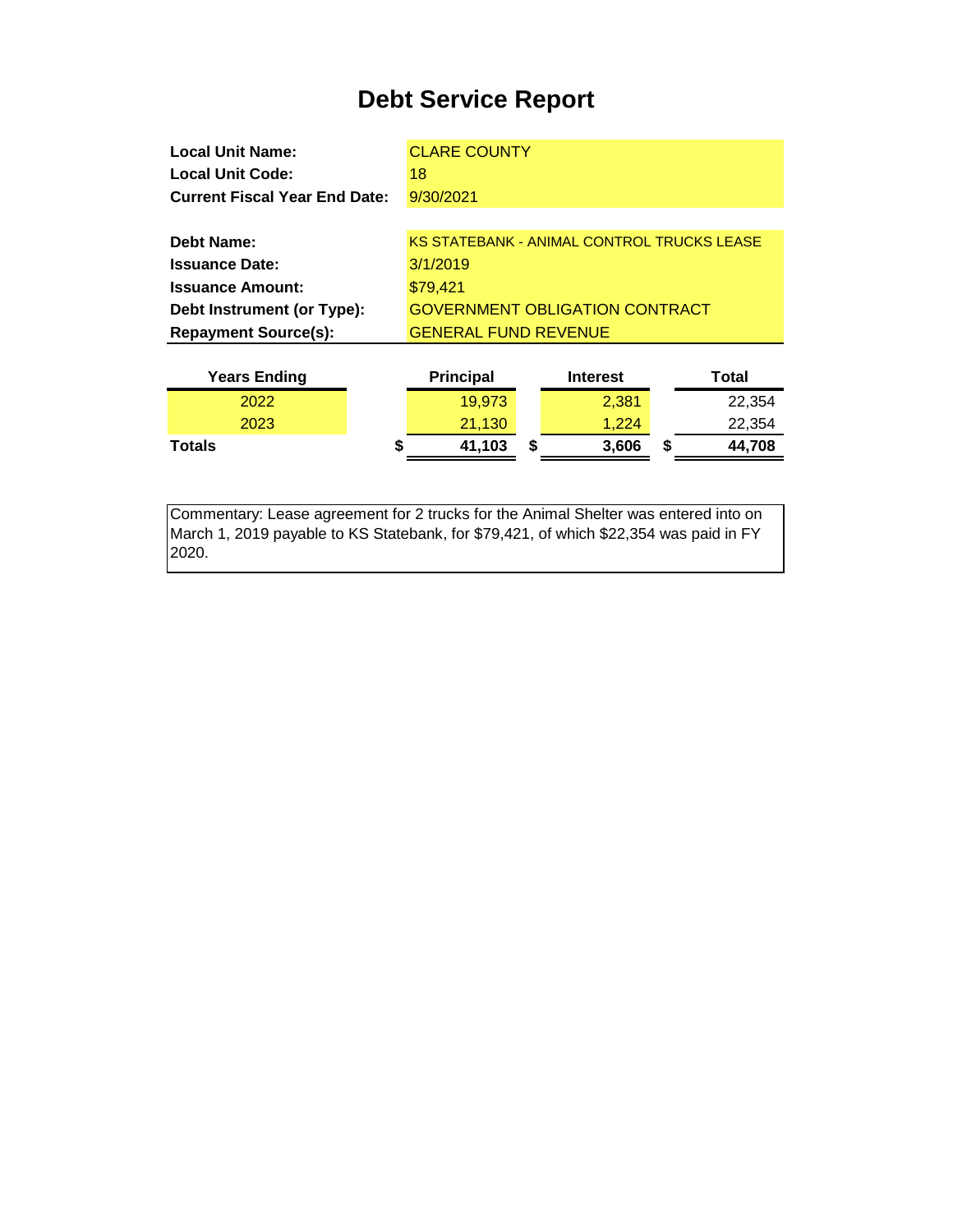| <b>Local Unit Name:</b>                                       |                              | <b>CLARE COUNTY</b> |    |                                      |    |              |  |
|---------------------------------------------------------------|------------------------------|---------------------|----|--------------------------------------|----|--------------|--|
| <b>Local Unit Code:</b>                                       |                              | 18                  |    |                                      |    |              |  |
| <b>Current Fiscal Year End Date:</b>                          |                              | 9/30/2021           |    |                                      |    |              |  |
|                                                               |                              |                     |    |                                      |    |              |  |
|                                                               |                              |                     |    |                                      |    |              |  |
| <b>Debt Name:</b>                                             |                              |                     |    | <b>2015 CAPITAL IMPROVEMENT BOND</b> |    |              |  |
| <b>Issuance Date:</b>                                         |                              | 11/19/2015          |    |                                      |    |              |  |
| <b>Issuance Amount:</b>                                       |                              | \$1,500,000         |    |                                      |    |              |  |
| <b>CAPITAL IMPROVEMENT BOND</b><br>Debt Instrument (or Type): |                              |                     |    |                                      |    |              |  |
| <b>Repayment Source(s):</b>                                   | <b>GENERAL FUND REVENUES</b> |                     |    |                                      |    |              |  |
|                                                               |                              |                     |    |                                      |    |              |  |
|                                                               |                              |                     |    |                                      |    |              |  |
| <b>Years Ending</b>                                           |                              | <b>Principal</b>    |    | <b>Interest</b>                      |    | <b>Total</b> |  |
| 2022                                                          | \$                           | 90,000              | \$ | 29,569                               | \$ | 119,569      |  |
| 2023                                                          | \$                           | 100,000             | \$ | 27,543                               | \$ | 127,543      |  |
| 2024                                                          | \$                           | 100,000             | \$ | 25,180                               | \$ | 125,180      |  |
| 2025                                                          | \$                           | 100,000             | \$ | 22,668                               | \$ | 122,668      |  |
| 2026                                                          | \$                           | 105,000             | \$ | 20,018                               | \$ | 125,018      |  |
| 2027                                                          | \$                           | 110,000             | \$ | 17,060                               | \$ | 127,060      |  |
| 2028                                                          | \$                           | 110,000             | \$ | 13,925                               | \$ | 123,925      |  |
| 2029                                                          | \$                           | 120,000             | \$ | 10,605                               | \$ | 130,605      |  |

**Totals \$ 1,080,000 \$ 176,631 \$ 1,256,631**

Commentary: The 2015 Series Capital Improvement Bonds were issued for the purpose of building renovations. The total bond issued was in the amount of \$1,500,000 with interest payable at 2.72% per annum with interest payable semi-annually.

2031 \$ 125,000 \$ 3,120 \$ 128,120